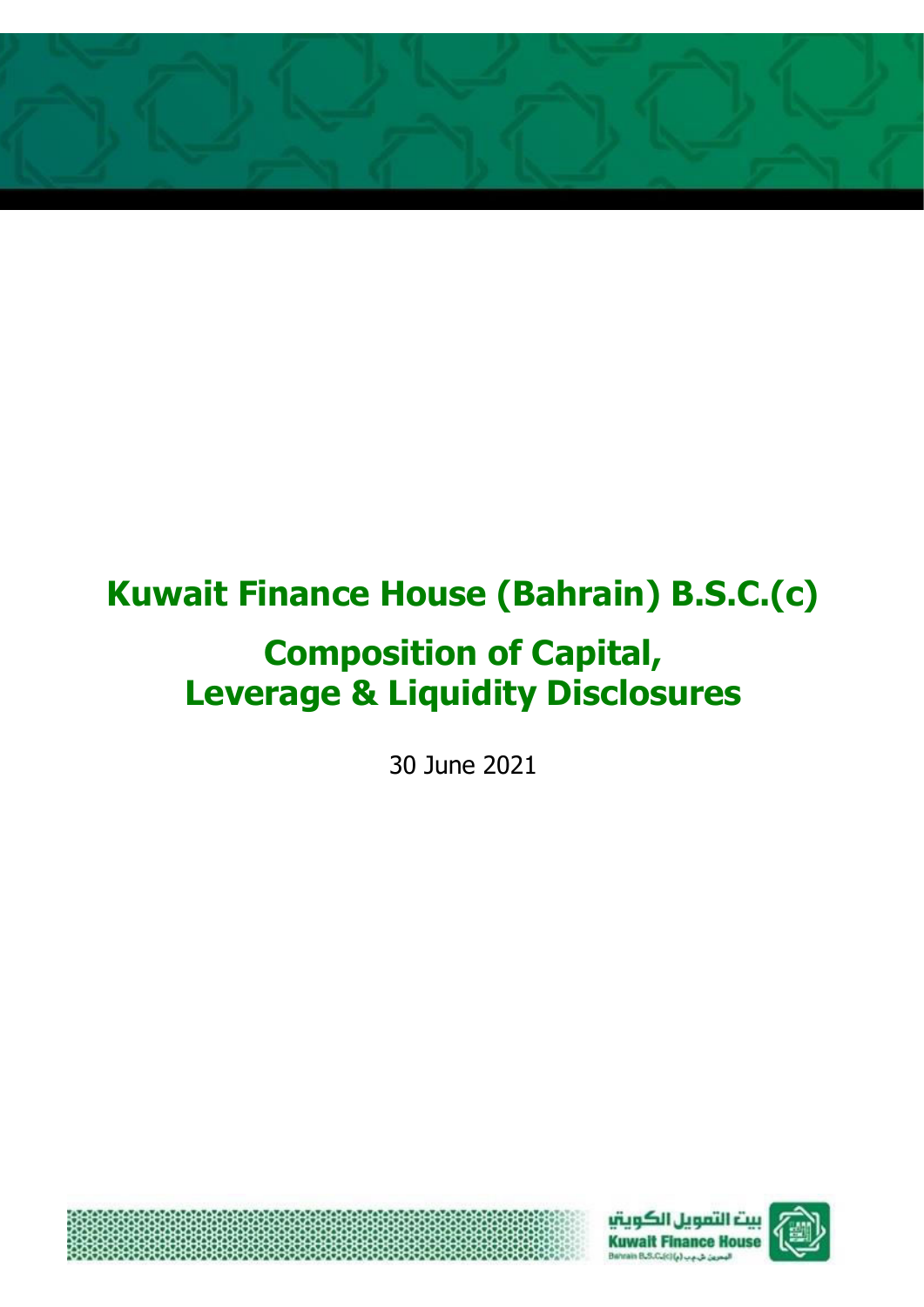

#### **Capital disclosures during the transition phase (Appendix PD - 1)**

₿

\*\*\*\*\*\*\*\*\*\*\*\*\*\*\*\*\*\*\*\*\*\*\*\*\*\*\*\*\*\*\*\*\*\*\*\*\*\*

| $\mu$ and all the starting the transition phase $\mu$ appendix $\mu$<br><b>Common Equity Tier 1 Capital: Instruments and Reserves</b> |                                                                                                                                                                                                                     |                |  |  |
|---------------------------------------------------------------------------------------------------------------------------------------|---------------------------------------------------------------------------------------------------------------------------------------------------------------------------------------------------------------------|----------------|--|--|
| S.No.                                                                                                                                 | <b>Description</b>                                                                                                                                                                                                  | (BD '000)      |  |  |
| 1                                                                                                                                     | Directly issued qualifying common share capital plus related stock surplus                                                                                                                                          | 132,519        |  |  |
| $\overline{2}$                                                                                                                        | Retained earnings                                                                                                                                                                                                   | 27,833         |  |  |
| 3                                                                                                                                     | Accumulated other comprehensive income (and other reserves)                                                                                                                                                         | 27,792         |  |  |
| 4                                                                                                                                     | Not applicable                                                                                                                                                                                                      |                |  |  |
| 5                                                                                                                                     | Common share capital issued by subsidiaries and held by third parties (amount allowed in group                                                                                                                      |                |  |  |
| 6                                                                                                                                     | <b>Common Equity Tier 1 Capital Before Regulatory Adjustments</b>                                                                                                                                                   | 188,144        |  |  |
|                                                                                                                                       | <b>Common Equity Tier 1 Capital: Regulatory Adjustments</b>                                                                                                                                                         |                |  |  |
| 7                                                                                                                                     | Prudential valuation adjustments                                                                                                                                                                                    | $\blacksquare$ |  |  |
| 8                                                                                                                                     | Goodwill (net of related tax liability)                                                                                                                                                                             |                |  |  |
| 9                                                                                                                                     | Other intangibles other than mortgage-servicing rights (net of related tax liability)                                                                                                                               | 761            |  |  |
| 10                                                                                                                                    | Deferred tax assets that rely on future profitability excluding those arising from temporary differences<br>(net of related tax liability)                                                                          |                |  |  |
| 11                                                                                                                                    | Cash-flow hedge reserve                                                                                                                                                                                             |                |  |  |
| 12                                                                                                                                    | Shortfall of provisions to expected losses                                                                                                                                                                          |                |  |  |
| 13                                                                                                                                    | Securitisation gain on sale (as set out in paragraph 562 of Basel II framework)                                                                                                                                     |                |  |  |
| 14                                                                                                                                    | Not applicable                                                                                                                                                                                                      |                |  |  |
| 15                                                                                                                                    | Defined-benefit pension fund net assets                                                                                                                                                                             |                |  |  |
| 16                                                                                                                                    | Investments in own shares                                                                                                                                                                                           |                |  |  |
| 17                                                                                                                                    | Reciprocal cross-holdings in common equity                                                                                                                                                                          |                |  |  |
| 18                                                                                                                                    | Investments in the capital of banking, financial and insurance entities that are outside the scope of                                                                                                               |                |  |  |
|                                                                                                                                       | regulatory consolidation, net of eligible short positions, where the bank does not own more than 10%<br>of the issued share capital (amount above 10% threshold)                                                    |                |  |  |
| 19                                                                                                                                    | Significant investments in the common stock of banking, financial and insurance entities that are<br>outside the scope of regulatory consolidation, net of eligible short positions (amount above 10%<br>threshold) |                |  |  |
| 20                                                                                                                                    | Mortgage servicing rights (amount above 10% threshold)                                                                                                                                                              |                |  |  |
| 21                                                                                                                                    | Deferred tax assets arising from temporary differences (amount above 10% threshold, net of related<br>tax liability)                                                                                                |                |  |  |
| 22                                                                                                                                    | Amount exceeding the 15% threshold                                                                                                                                                                                  |                |  |  |
| 23                                                                                                                                    | of which: significant investments in the common stock of financials                                                                                                                                                 |                |  |  |
| 24                                                                                                                                    | of which: mortgage servicing rights                                                                                                                                                                                 | $\blacksquare$ |  |  |
| 25                                                                                                                                    | of which: deferred tax assets arising from temporary differences                                                                                                                                                    | $\blacksquare$ |  |  |
| 26                                                                                                                                    | CBB specific regulatory adjustments                                                                                                                                                                                 | $\blacksquare$ |  |  |
| 27                                                                                                                                    | Regulatory adjustments applied to Common Equity Tier 1 due to insufficient Additional Tier 1 and Tier                                                                                                               |                |  |  |
|                                                                                                                                       | 2 to cover deductions                                                                                                                                                                                               |                |  |  |
| 28                                                                                                                                    | Total Regulatory Adjustments to Common Equity Tier 1                                                                                                                                                                | 761            |  |  |
| 29                                                                                                                                    | <b>Common Equity Tier 1 Capital (CET1)</b>                                                                                                                                                                          | 187,383        |  |  |
| <b>Additional Tier 1 Capital: Instruments</b>                                                                                         |                                                                                                                                                                                                                     |                |  |  |
| 30                                                                                                                                    | Directly issued qualifying Additional Tier 1 instruments plus related stock surplus                                                                                                                                 | $\blacksquare$ |  |  |
| 31                                                                                                                                    | of which: classified as equity under applicable accounting standards                                                                                                                                                |                |  |  |
| 32                                                                                                                                    | of which: classified as liabilities under applicable accounting standards                                                                                                                                           |                |  |  |
| 33                                                                                                                                    | Directly issued capital instruments subject to phase out from Additional Tier 1                                                                                                                                     |                |  |  |
| 34                                                                                                                                    | Additional Tier 1 instruments (and CET1 instruments not included in row 5) issued by subsidiaries and<br>held by third parties (amount allowed in group AT1)                                                        |                |  |  |
| 35                                                                                                                                    | of which: instruments issued by subsidiaries subject to phase out                                                                                                                                                   | $\blacksquare$ |  |  |
| 36                                                                                                                                    | <b>Additional Tier 1 Capital Before Regulatory Adjustments</b>                                                                                                                                                      |                |  |  |



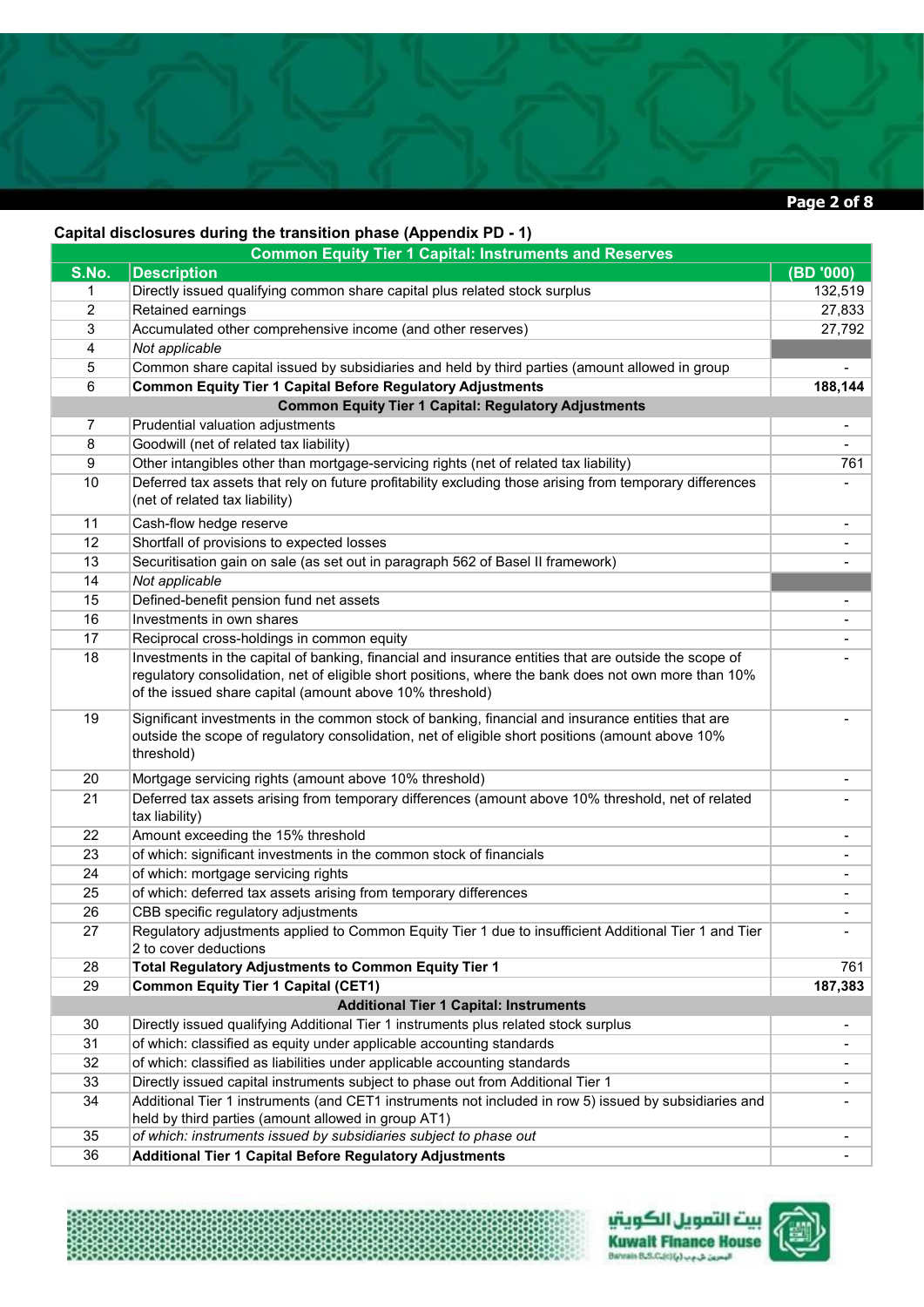**Page 3 of 8** 

|                                                               | Capital disclosures during the transition phase (Appendix PD - 1) (Continued)                         |                          |  |
|---------------------------------------------------------------|-------------------------------------------------------------------------------------------------------|--------------------------|--|
| <b>Common Equity Tier 1 Capital: Instruments and Reserves</b> |                                                                                                       |                          |  |
| S.No.                                                         | <b>Description</b>                                                                                    | (BD '000)                |  |
|                                                               | <b>Additional Tier 1 Capital: Regulatory Adjustments</b>                                              |                          |  |
| 37                                                            | Investments in own Additional Tier 1 instruments                                                      | $\overline{\phantom{a}}$ |  |
| 38                                                            | Reciprocal cross-holdings in Additional Tier 1 instruments                                            |                          |  |
| 39                                                            | Investments in the capital of banking, financial and insurance entities that are outside the scope    |                          |  |
|                                                               | of regulatory consolidation, net of eligible short positions, where the bank does not own more        |                          |  |
|                                                               | than 10% of the issued common share capital of the entity (amount above 10% threshold)                |                          |  |
| 40                                                            | Significant investments in the capital of banking, financial and insurance entities that are outside  |                          |  |
|                                                               | the scope of regulatory consolidation (net of eligible short positions)                               |                          |  |
| 41                                                            | CBB specific regulatory adjustments                                                                   |                          |  |
| 42                                                            | Regulatory adjustments applied to Additional Tier 1 due to insufficient Tier 2 to cover deductions    |                          |  |
| 43                                                            | <b>Total Regulatory Adjustments to Additional Tier 1 Capital</b>                                      |                          |  |
| 44                                                            | <b>Additional Tier 1 Capital (AT1)</b>                                                                |                          |  |
| 45                                                            | Tier 1 Capital (T1 = CET1 + AT1)                                                                      | 187,383                  |  |
|                                                               |                                                                                                       |                          |  |
|                                                               | <b>Tier 2 Capital: Instruments and Provisions</b>                                                     |                          |  |
| 46                                                            | Directly issued qualifying Tier 2 instruments plus related stock surplus                              |                          |  |
| 47                                                            | Directly issued capital instruments subject to phase out from Tier 2                                  | 18,850                   |  |
| 48                                                            | Tier 2 instruments (and CET1 and AT1 instruments not included in rows 5 or 34) issued by              |                          |  |
|                                                               | subsidiaries and held by third parties (amount allowed in group Tier 2)                               |                          |  |
| 49                                                            | of which: instruments issued by subsidiaries subject to phase out                                     |                          |  |
| 50                                                            | Provisions*                                                                                           | 8,996                    |  |
| 51                                                            | <b>Tier 2 Capital Before Regulatory Adjustments</b>                                                   | 27,846                   |  |
|                                                               | <b>Tier 2 Capital: Regulatory Adjustments</b>                                                         |                          |  |
| 52                                                            | Investments in own Tier 2 instruments                                                                 | $\overline{\phantom{a}}$ |  |
| 53                                                            | Reciprocal cross-holdings in Tier 2 instruments                                                       |                          |  |
| 54                                                            | Investments in the capital of banking, financial and insurance entities that are outside the scope    |                          |  |
|                                                               | of regulatory consolidation, net of eligible short positions, where the bank does not own more        |                          |  |
|                                                               | than 10% of the issued common share capital of the entity (amount above the 10% threshold)            |                          |  |
| 55                                                            | Significant investments in the capital banking, financial and insurance entities that are outside the |                          |  |
|                                                               | scope of regulatory consolidation (net of eligible short positions)                                   |                          |  |
| 56                                                            | CBB specific regulatory adjustments                                                                   |                          |  |
| 57                                                            | <b>Total Regulatory Adjustments to Tier 2 Capital</b>                                                 |                          |  |
| 58                                                            | Tier 2 Capital (T2)                                                                                   | 27,846                   |  |
| 59                                                            | Total Capital (TC = T1 + T2)                                                                          | 215,228                  |  |
| 60                                                            | <b>Total Risk Weighted Assets</b>                                                                     | 879,769                  |  |
|                                                               | <b>Capital Ratios and Buffers</b>                                                                     |                          |  |
| 61                                                            | Common Equity Tier 1 (as a percentage of risk weighted assets)                                        | 21.30%                   |  |
| 62                                                            | Tier 1 (as a percentage of risk weighted assets)                                                      | 21.30%                   |  |
| 63                                                            | Total capital (as a percentage of risk weighted assets)                                               | 24.46%                   |  |
| 64                                                            | Institution specific buffer requirement (minimum CET1 requirement plus capital conservation           | 2.50%                    |  |
|                                                               | buffer plus countercyclical buffer requirements plus D-SIB buffer requirement, expressed as a         |                          |  |
|                                                               | percentage of risk weighted assets)                                                                   |                          |  |
| 65                                                            | of which: capital conservation buffer requirement                                                     | 2.50%                    |  |
| 66                                                            | of which: bank specific countercyclical buffer requirement                                            | N/A                      |  |
| 67                                                            | of which: D-SIB buffer requirement                                                                    | N/A                      |  |
| 68                                                            | (Common Equity Tier 1 available to meet buffers [as a percentage of risk weighted assets]             | 12.30%                   |  |
|                                                               | Note 61 less note 65 less 6.5% (minimum CET1 requirement without buffer))                             |                          |  |



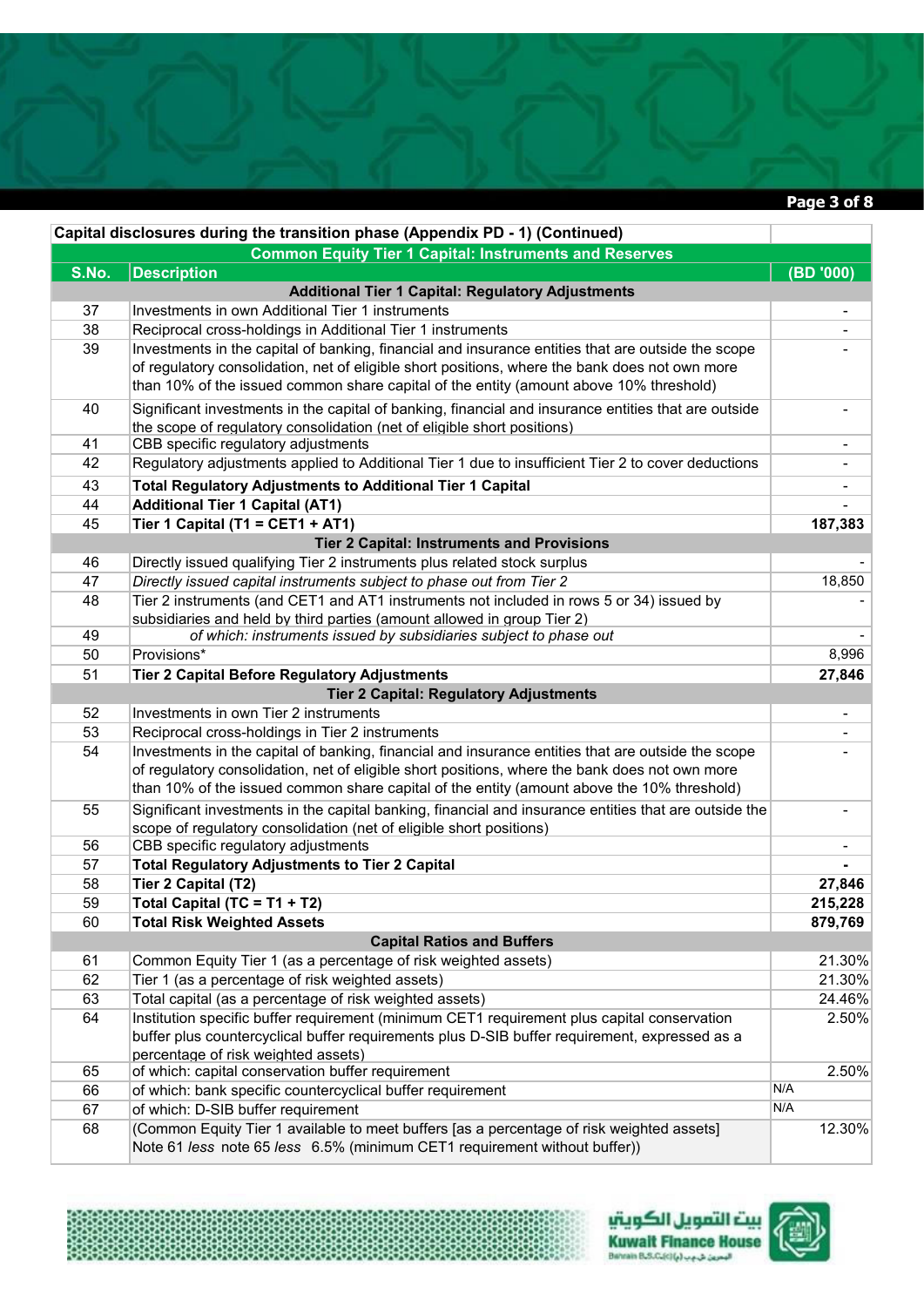#### **Page 4 of 8**

|                                                                                                           | Capital disclosures during the transition phase (Appendix PD - 1) (Continued)               |           |  |  |
|-----------------------------------------------------------------------------------------------------------|---------------------------------------------------------------------------------------------|-----------|--|--|
|                                                                                                           | <b>Common Equity Tier 1 Capital: Instruments and Reserves</b>                               |           |  |  |
| S.No.                                                                                                     | <b>Description</b>                                                                          | (BD '000) |  |  |
|                                                                                                           | <b>National Minima Including CCB (Where Different from Basel III)</b>                       |           |  |  |
| 69                                                                                                        | CBB Common Equity Tier 1 minimum ratio                                                      | 9%        |  |  |
| 70                                                                                                        | CBB Tier 1 minimum ratio                                                                    | 10.50%    |  |  |
| 71                                                                                                        | CBB total capital minimum ratio                                                             | 12.50%    |  |  |
|                                                                                                           | Amounts Below the Thresholds for Deduction (Before Risk Weighting)                          |           |  |  |
| 72                                                                                                        | Non-significant investments in the capital of other financials                              | ۰         |  |  |
| 73                                                                                                        | Significant investments in the common stock of financials                                   | -         |  |  |
| 74                                                                                                        | Mortgage servicing rights (net of related tax liability)                                    |           |  |  |
| 75                                                                                                        | Deferred tax assets arising from temporary differences (net of related tax liability)       |           |  |  |
| Applicable Caps on the Inclusion of Provisions in Tier 2                                                  |                                                                                             |           |  |  |
| 76                                                                                                        | Provisions eligible for inclusion in Tier 2 in respect of exposures subject to standardised | 18,564    |  |  |
|                                                                                                           | approach (prior to application of cap)                                                      |           |  |  |
| 77                                                                                                        | Cap on inclusion of provisions in Tier 2 under standardised approach                        | 8,996     |  |  |
| 78                                                                                                        | N/A                                                                                         |           |  |  |
| 79                                                                                                        | N/A                                                                                         |           |  |  |
| Capital Instruments Subject to Phase-Out Arrangements (Only applicable between 1 Jan 2019 and 1 Jan 2023) |                                                                                             |           |  |  |
| 80                                                                                                        | Current cap on CET1 instruments subject to phase out arrangements                           |           |  |  |
| 81                                                                                                        | Amount excluded from CET1 due to cap (excess over cap after redemptions and maturities)     |           |  |  |
| 82                                                                                                        | Current cap on AT1 instruments subject to phase out arrangements                            |           |  |  |
| 83                                                                                                        | Amount excluded from AT1 due to cap (excess over cap after redemptions and maturities)      |           |  |  |
| 84                                                                                                        | Current cap on T2 instruments subject to phase out arrangements                             |           |  |  |
| 85                                                                                                        | Amount excluded from T2 due to cap (excess over cap after redemptions and maturities)       |           |  |  |





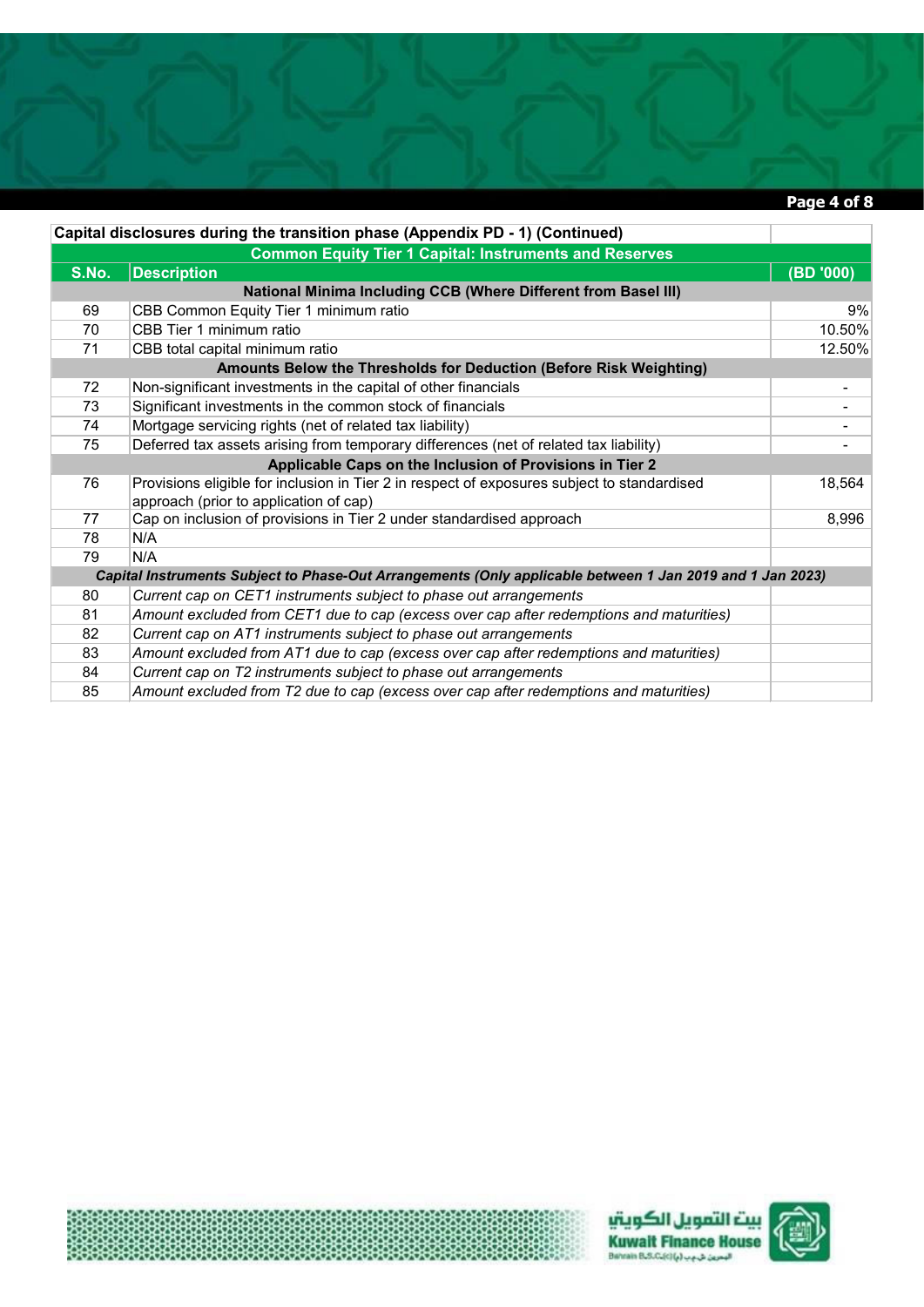### **Page 5 of 8**

| Three Step Approach to Reconciliation (Appendix PD - 2)  |                      |                     |                     |  |
|----------------------------------------------------------|----------------------|---------------------|---------------------|--|
| (PD-A.2.10, A.2.10A, )                                   | <b>Balance Sheet</b> | <b>Consolidated</b> | <b>Reference -</b>  |  |
|                                                          | as Published in      | <b>PIRI Data</b>    | <b>Common</b>       |  |
|                                                          | <b>Financial</b>     |                     | <b>Disclosure</b>   |  |
|                                                          | <b>Statements</b>    |                     | <b>Template for</b> |  |
|                                                          |                      |                     | <b>Capital</b>      |  |
|                                                          | <b>As at Period</b>  | <b>As at Period</b> |                     |  |
|                                                          | <b>End</b>           | <b>End</b>          |                     |  |
|                                                          | (BD '000)            | (BD '000)           |                     |  |
| <b>Assets</b>                                            |                      |                     |                     |  |
| Cash and balances with banks and Central Bank of Bahrain | 61,214               | 54,891              |                     |  |
| Due from banks                                           | 89,105               | 96,138              |                     |  |
| Financing contracts                                      | 1,067,424            | 1,085,142           |                     |  |
| Investments                                              | 7,446                | 7,446               |                     |  |
| <b>Investment Properties</b>                             |                      | 26,399              |                     |  |
| Investment in sukuk                                      | 309,265              | 309,263             |                     |  |
| Investment in associates                                 | 6,653                | 6,653               |                     |  |
| Receivables and other assets                             | 219,726              | 193,359             |                     |  |
| Premises and equipments                                  | 3,120                | 3,120               |                     |  |
| - of which other intangibles                             |                      | 761                 | $\overline{9}$      |  |
| <b>Total assets</b>                                      | 1,763,953            | 1,782,411           |                     |  |
| <b>Liabilities</b>                                       |                      |                     |                     |  |
| Customers' current accounts                              | 139,179              | 139,179             |                     |  |
| Due to banks                                             | 11,027               | 11,027              |                     |  |
| Due to non-banks                                         | 401,782              | 401,782             |                     |  |
| <b>Other liabilities</b>                                 | 20,610               | 20,505              |                     |  |
| <b>Equity of Investment Account Holders</b>              | 1,011,774            | 1,011,774           |                     |  |
| <b>Total liabilities</b>                                 | 1,584,372            | 1,584,267           |                     |  |
| <b>Shareholders' Equity</b>                              |                      |                     |                     |  |
| Share capital *                                          | 132,519              | 132,519             | 1                   |  |
| Retained earnings and unrealized gains *                 | 12,988               | 311                 | 2, 3                |  |
| Other reserves *                                         | 25,640               | 38,315              | 2, 3                |  |
| Non-controlling shareholders                             | 8,434                | 8,434               |                     |  |
| Expected Credit Losses (ECL) Stages 1 & 2                | $\blacksquare$       | 18,564              |                     |  |
| - of which cap on inclusion of provision in Tier 2       |                      | 8,996               | 50, 77              |  |
| <b>Total Shareholders' Equity</b>                        | 179,581              | 198,143             |                     |  |

\* These amounts are eligible for CET1

梭





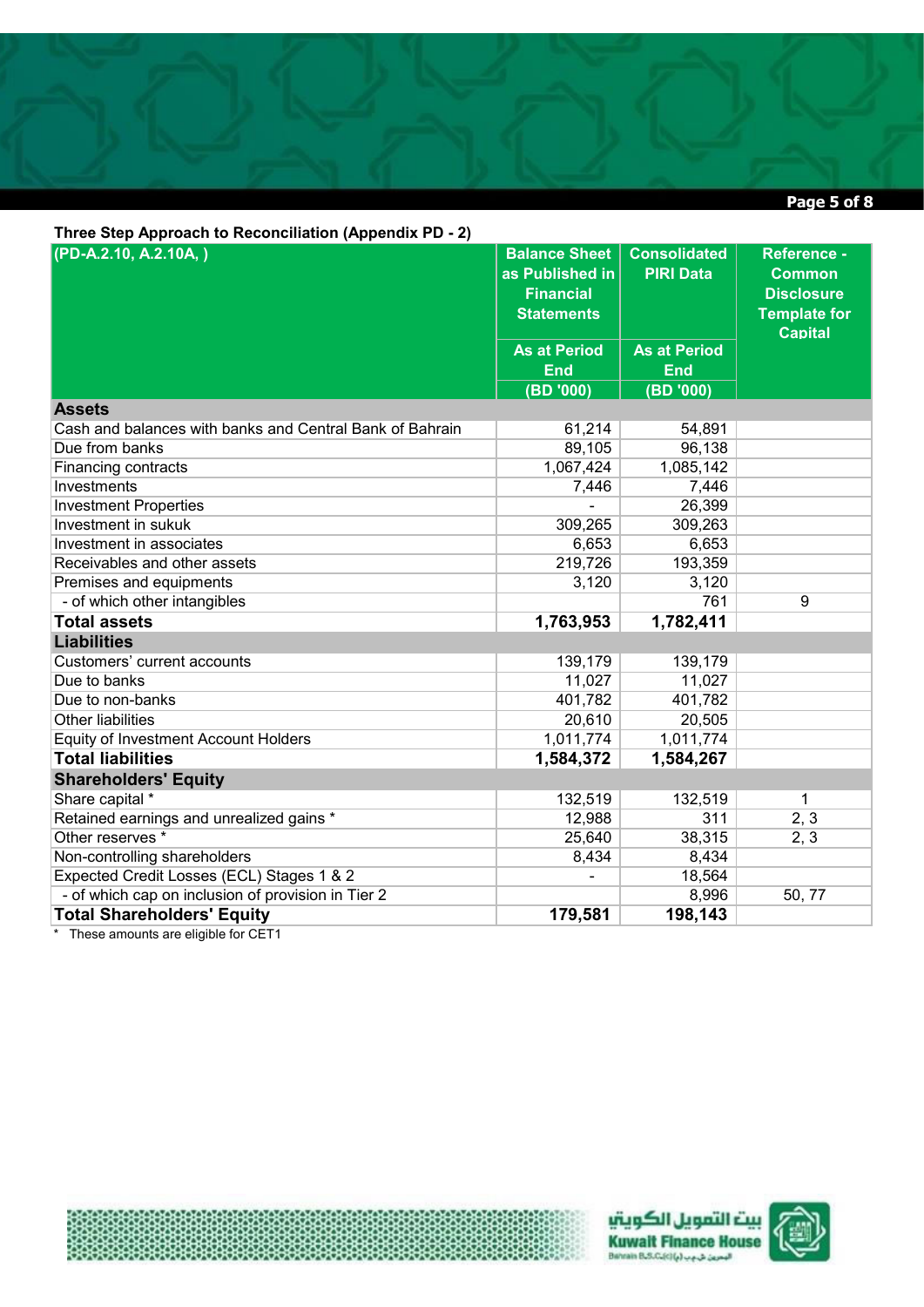

#### **Main Features of Regulatory Capital Instruments (Appendix PD - 3)**

裘

| S.No.           | <b>Description</b>                                         | Tier <sub>1</sub>           | <b>Tier 2</b>               |
|-----------------|------------------------------------------------------------|-----------------------------|-----------------------------|
| 1               | <b>Issuer</b>                                              | Kuwait Finance House        | Kuwait Finance House        |
|                 |                                                            | (Bahrain) B.S.C. (c)        | (Bahrain) B.S.C. (c)        |
| $\overline{2}$  | Unique identifier (e.g. CUSP, ISIN or Bloomberg identifier | N/A                         | N/A                         |
|                 | for private placement)                                     |                             |                             |
| $\overline{3}$  | Governing law(s) of the instrument                         | 1. Central Bank of Bahrain; | 1. Central Bank of Bahrain. |
|                 |                                                            | and                         |                             |
|                 |                                                            | 2. Ministry of Industry,    |                             |
|                 |                                                            | Commerce and Tourism        |                             |
|                 |                                                            |                             |                             |
|                 | <b>Regulatory treatment</b>                                |                             |                             |
| 4               | <b>Transitional CBB rules</b>                              | Common Equity Tier 1        | Tier 2                      |
| 5               | Post-transitional CBB rules                                | Common Equity Tier 1        | Tier 2                      |
| 6               | Eligible at solo/group/group & solo                        | Solo and Group              | Solo and Group              |
| $\overline{7}$  | Instrument type (types to be specified by each             | Paid Up Capital, Reserves   | Subordinated Wakala         |
|                 | jurisdication)                                             | and Retained Earning        |                             |
|                 |                                                            |                             |                             |
| 8               | Amount recognised in regulatory capital (Currency in mil,  | BD 187,383 (thousands)      | BD 18,850 (thousands)       |
|                 | as of most recent reporting date)                          |                             |                             |
| 9               | Par value of instrument                                    | BD 0.100                    | N/A                         |
| 10              | Accounting classification                                  | Shareholders' Equity        | Liability - Amortised       |
| 11              | Original date of issuance                                  | January-02                  | July-17                     |
| 12              | Prepetual or date                                          | Perpetual                   | Dated                       |
| 13              | Original maturity date                                     | No Maturity                 | June-22                     |
| 14              | Issuer call subject to prior supervisory approval          | No                          | Yes                         |
| 15              | Optional call date, contingent call dates and              | N/A                         | N/A                         |
|                 | redemption amount                                          |                             |                             |
| 16              | Subsequent call dates, if applicable                       | N/A                         | N/A                         |
|                 |                                                            |                             |                             |
|                 | Coupons / dividends                                        |                             |                             |
| 17              | Fixed or floating dividend/coupon                          | Based on the performance    | Floating                    |
|                 |                                                            | of the Bank and approval of |                             |
|                 |                                                            | the AGM.                    |                             |
|                 |                                                            |                             |                             |
| 18              | Coupon rate and any related index                          | N/A                         | 6 Month LIBOR + 1.125%      |
|                 |                                                            |                             | per annum (Paid wakala rate |
|                 |                                                            |                             | for previous period)        |
| 19              | Existence of a dividend stopper                            | No                          | No                          |
| 20              | Fully discretionary, partially discretionary or mandatory  | <b>Fully Discretionary</b>  | Mandatory                   |
| $\overline{21}$ | Existence of step up or other incentive to redeem          | No                          | <b>No</b>                   |
| 22              | Noncumulative or cumulative                                | Non - Comulative            | Non - Comulative            |
|                 |                                                            |                             |                             |



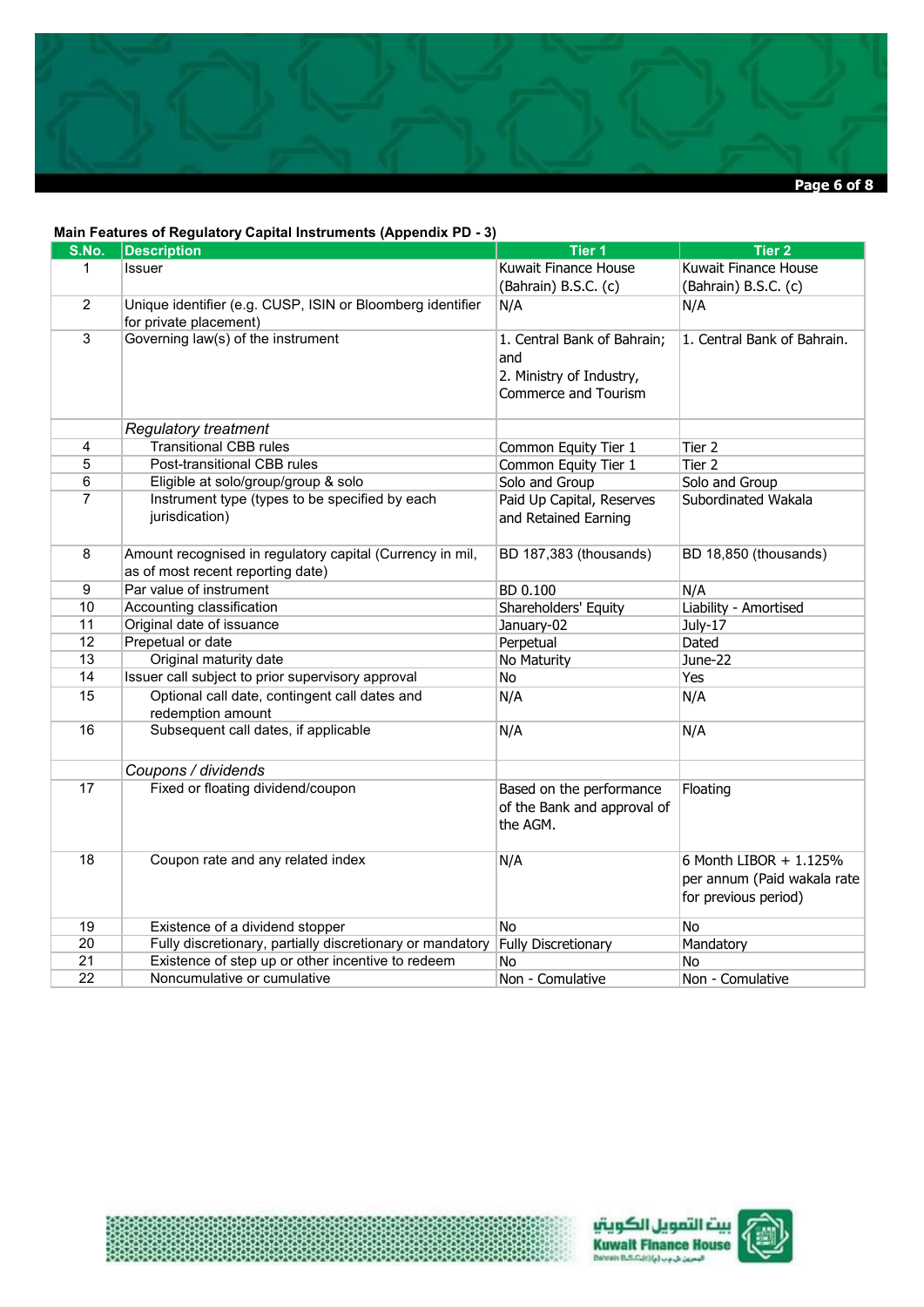

|       | Main Features of Regulatory Capital Instruments (Appendix PD - 3) (Continued)                                    |                                                                                                                                                                                                                                                                                                                                                                                                                                                                                                                                                                                                          |                                                                                                 |  |  |
|-------|------------------------------------------------------------------------------------------------------------------|----------------------------------------------------------------------------------------------------------------------------------------------------------------------------------------------------------------------------------------------------------------------------------------------------------------------------------------------------------------------------------------------------------------------------------------------------------------------------------------------------------------------------------------------------------------------------------------------------------|-------------------------------------------------------------------------------------------------|--|--|
| S.No. | <b>Description</b>                                                                                               | <b>Tier 1</b>                                                                                                                                                                                                                                                                                                                                                                                                                                                                                                                                                                                            | Tier <sub>2</sub>                                                                               |  |  |
| 23    | Convertible or non-convertible                                                                                   | N/A                                                                                                                                                                                                                                                                                                                                                                                                                                                                                                                                                                                                      | Convertible                                                                                     |  |  |
| 24    | If convertible, conversion trigger (s)                                                                           | N/A                                                                                                                                                                                                                                                                                                                                                                                                                                                                                                                                                                                                      | Common Equity Tier 1 Ratio<br>falls below 7% or as<br>specified by the CBB from<br>time to time |  |  |
| 25    | If convertible, fully or partially                                                                               | N/A                                                                                                                                                                                                                                                                                                                                                                                                                                                                                                                                                                                                      | Partially, to restore the<br>Common Equity Tier 1 ratio<br>to 7%.                               |  |  |
| 26    | If convertible, conversion rate                                                                                  | N/A                                                                                                                                                                                                                                                                                                                                                                                                                                                                                                                                                                                                      | N/A                                                                                             |  |  |
| 27    | If convertible, manadatory or optional conversion                                                                | N/A                                                                                                                                                                                                                                                                                                                                                                                                                                                                                                                                                                                                      | Mandatory                                                                                       |  |  |
| 28    | If convertible, specify intrument type convertible into                                                          | N/A                                                                                                                                                                                                                                                                                                                                                                                                                                                                                                                                                                                                      | Share Premium Account                                                                           |  |  |
| 29    | If convertible, specify issuer of intrument it convests                                                          | N/A                                                                                                                                                                                                                                                                                                                                                                                                                                                                                                                                                                                                      | N/A                                                                                             |  |  |
| 30    | Wirte-down feature                                                                                               | No                                                                                                                                                                                                                                                                                                                                                                                                                                                                                                                                                                                                       | No                                                                                              |  |  |
| 31    | If write-down, write-down trigger(s)                                                                             | No                                                                                                                                                                                                                                                                                                                                                                                                                                                                                                                                                                                                       | No                                                                                              |  |  |
| 32    | If write-down, full or partial                                                                                   | No                                                                                                                                                                                                                                                                                                                                                                                                                                                                                                                                                                                                       | No                                                                                              |  |  |
| 33    | If write-down, permanent or temporary                                                                            | No                                                                                                                                                                                                                                                                                                                                                                                                                                                                                                                                                                                                       | No                                                                                              |  |  |
| 34    | If temporary write-down, description of write-up<br>mechanism                                                    | No                                                                                                                                                                                                                                                                                                                                                                                                                                                                                                                                                                                                       | No                                                                                              |  |  |
| 35    | Position in subordination hierarchy in liquidation (specify<br>instrument type immediately senior to instrument) | Residual Claim. All Liabilities<br>(including Tier 2 instrument)<br>and Equity of Investment<br>Account Holders are senior<br>to this instrument. Equity of<br><b>Investment Account holders</b><br>are senior to Common<br>Equity Tier 1 in cases where<br>the Bank is proven to be<br>negligent to the Equity of<br><b>Investment Account holders'</b><br>rights. In other<br>circumstances, Equity of<br><b>Investment Account holders</b><br>are pari-passu with Common<br>Equity Tier 1. this is all<br>subject to the actual<br>application of relevant laws<br>upon residual claim being<br>made. | Subordinated. All other<br>Liabilities are senior to this<br>instrument.                        |  |  |
| 36    | Non-compliant transitioned features                                                                              | No                                                                                                                                                                                                                                                                                                                                                                                                                                                                                                                                                                                                       | No                                                                                              |  |  |
| 37    | If yes, specify non-compliant features                                                                           | N/A                                                                                                                                                                                                                                                                                                                                                                                                                                                                                                                                                                                                      | N/A                                                                                             |  |  |

\$